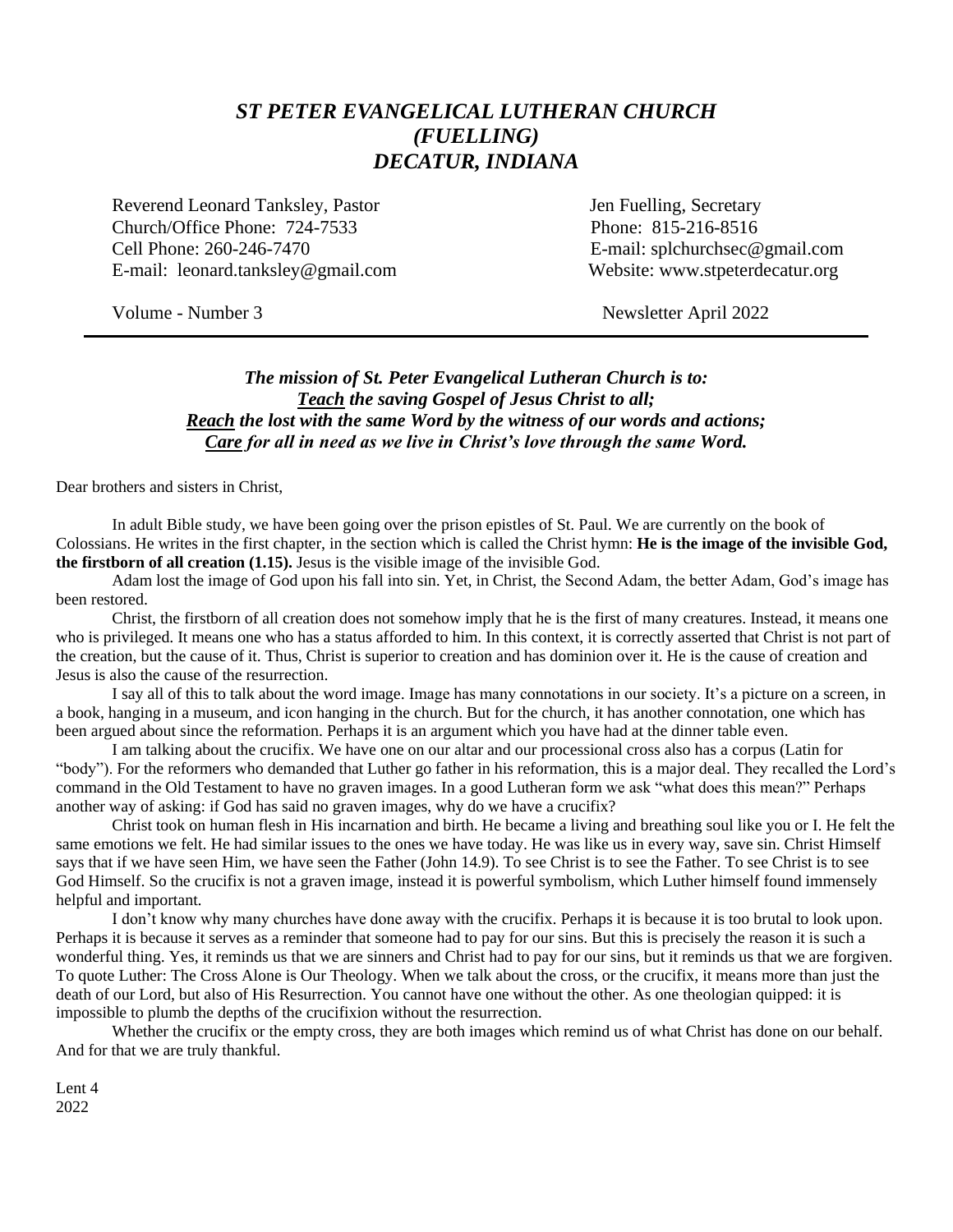## **Announcements**

*SPI BOARD OF EDUCATION* will meet Monday, April 11<sup>th</sup> at 7:00pm.

*CHURCH ELDERS* will meet Tuesday, April 12<sup>th</sup> at 6:00pm. *CHURCH COUNCIL* will meet Tuesday, April 12<sup>th</sup> at 7:00pm.

*ORGAN RECITAL:* St. Peter Fuelling Ev. Lutheran Church will be hosting an Organ Recital on May 22, 2022. Mark the date on your calendars- more details will follow.

*5 TH/6TH GRADE TEACHER NEEDED:* St. Peter Immanuel Lutheran School in Decatur is searching for a 5th/6th grade teacher for the 2022-23 school year. Please submit a resume with references and a cover letter by March 31. Applicants who are members of an LCMS church and who have an Indiana teaching license are preferred. Please contact Mr. Becker, Principal, for inquiries about this position. [principal@spilutheran.org,](mailto:principal@spilutheran.org) 260-623-6115.

**SCHOOL SECRETARY NEEDED:** St. Peter Immanuel Lutheran School is accepting applications for school secretary for the 2022-23 school year. This is a 10-month position: 29 hours per week. Wages commensurate with experience. Please apply before March 31. Contact Mr. Becker, Principal, for an application and any inquiries about the position. [principal@spilutheran.org,](mailto:principal@spilutheran.org) 260-623-6115.

*SEARCHING FOR 3RD/4TH TEACHER:* Zion Lutheran School is seeking a ¾ grade teacher for the 2022-2023 academic year. Individuals who have LCMS synodical and theological training, as well as an Indiana teaching license, are preferred. Those interested are asked to submit a resume and cover letter. For additional information, please contact Jessica Heckler at 260-728-9995 or [jheckler@ziondecatur.com.](mailto:jheckler@ziondecatur.com)

## **St. Peter Events in the Past**

## 50 Years Ago - Pastor Paul F Stohlmann Jr

| No events during April 1972 |  |
|-----------------------------|--|
|-----------------------------|--|

## 100 Years Ago - Pastor Alfred H Moeller

| Burial 4-15-1922                                            | Sophia Boknecht, nee Weichman*<br>Born 12-13-1847<br>(*nee Wiegmann, widow of J Frederick Boknecht,)              | Age: 74y 3m 29d<br>1 Timothy 1v15                          |
|-------------------------------------------------------------|-------------------------------------------------------------------------------------------------------------------|------------------------------------------------------------|
|                                                             | 150 Years Ago - Pastor J Andreas Fritze                                                                           |                                                            |
| Baptism 4-13-1872<br>(Recorded at Confirmation)             | Christopher Otto Carl Hobrock<br>Born 3-29-1872<br>(C O Carl Hobrock died 5-27-1947; married Magdalena Bienz)     | Father: Heinrich Hobrock<br>Mother: Sophie nee Christiäner |
| Baptism 4-18-1872<br>(Recorded at Confirmation)             | Henriette Sophie Louise Wietfeldt<br>Born 4-5-1872<br>(H S Louise Wietfeldt died 12-18-1959; married Louis Zwick) | Father: Friedrich Wietfeldt<br>Mother: Louise nee Melcher  |
| Marriage 4-18-1872<br>(Recorded at Adams County Courthouse) | Wilhelm Alfeld & Maria Boknecht                                                                                   |                                                            |
| Confirmation 4-21-1872                                      | Martin Christiäner<br><b>Eduard Schaphorst</b><br>Christiana Fritze<br>Lena Boknecht<br>Lesetta Fülling           |                                                            |

Submitted by Allen Franz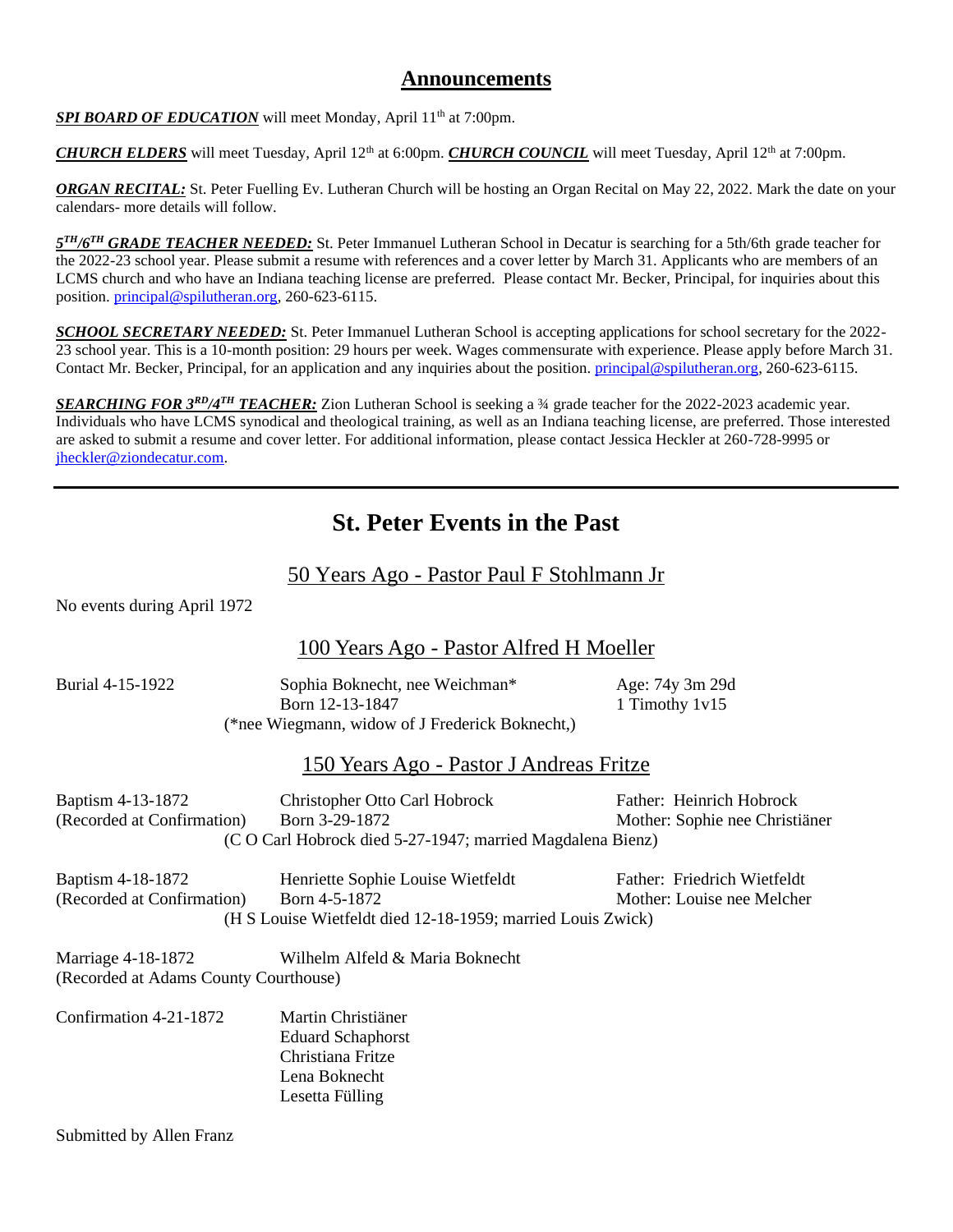## **APRIL BIRTHDAYS**

- 
- 
- 
- 
- 4 Alex Will 17 Parker Rose<br>5 Austin Maldeney 19 Joseph Werling 5 Austin Maldeney 19<br>5 Darcy Wyss 20
- 
- 
- 6 Douglas Fuelling 25 Jen Fuelling
- 
- 
- 
- 11 Samuel Will 29 Andy Wolf
- 12 Leanne Busick 30 Pat Braun
- 2 Abigail Will 14 Marjeana Lemler
- 2 Andy Shaffer 16 Janice Mishler<br>2 Noah Will 17 Sophie Busick
- 2 Noah Will 17 Sophie Busick<br>4 Alex Will 17 Parker Rose
	-
	-
	- 5 Darcy Wyss 20 Zeke Schultz
- 6 Allen Franz 25 Arlene Zimmerman
	-
- 7 Vern Witte 28 Emily Fuelling
- 10 Barry Scherer 28 Lindy Fuelling
- 10 Lilly Franz 29 Steve Werling
	-
	-

## **ANNIVERSARIES**

Tony & Lori Conrad

April 4, 1987<br>
April 5, 1991<br>
Allen & Sandra Franz

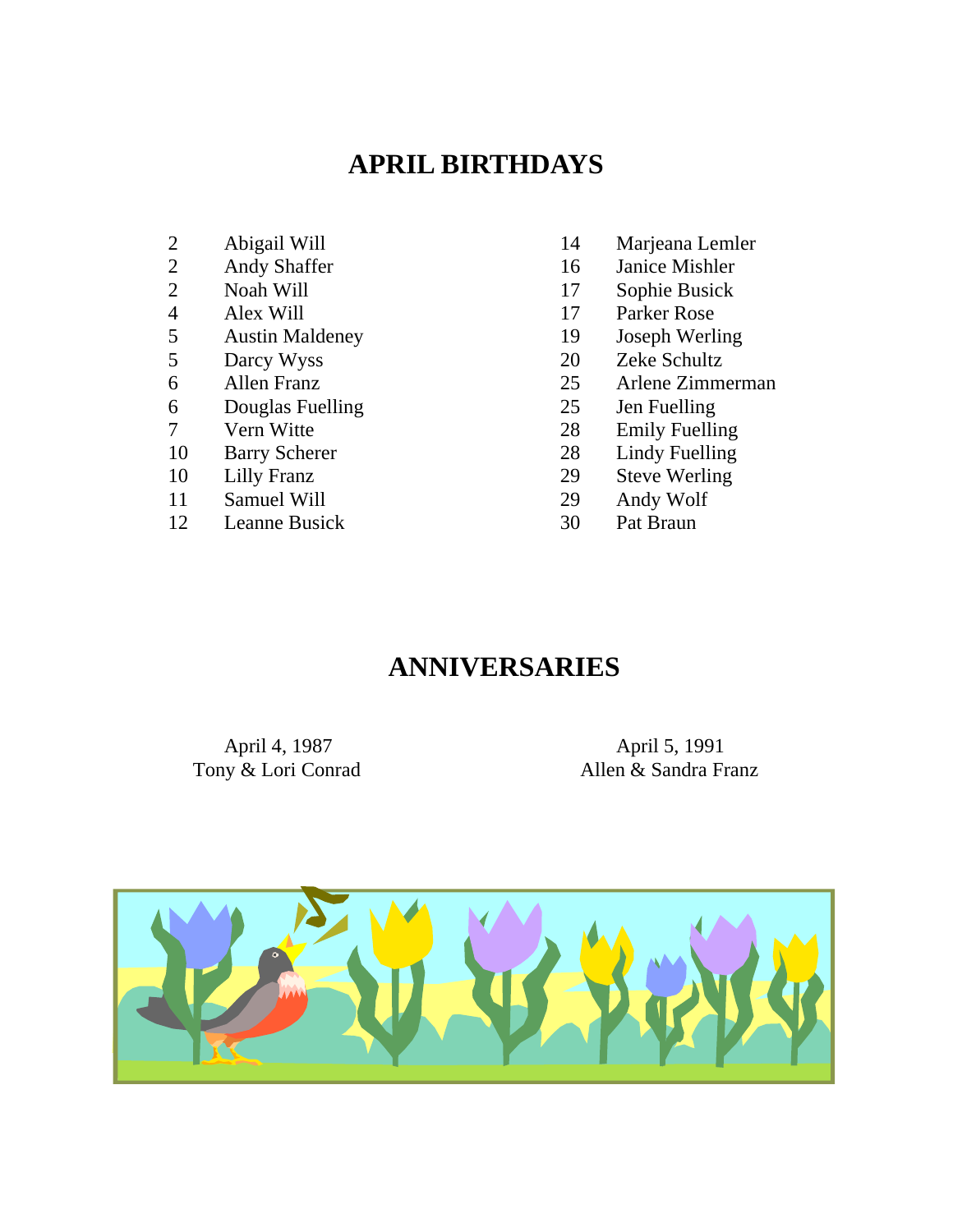April 2022

Altar Guild-Karen Franz and Marjeana Lemler

| Sat | $\mathcal{L}_{\mathcal{L}}$ | $\sigma$                                                                            | 16                                                                                                                      | 23                                                                                           | 30                                                                    |
|-----|-----------------------------|-------------------------------------------------------------------------------------|-------------------------------------------------------------------------------------------------------------------------|----------------------------------------------------------------------------------------------|-----------------------------------------------------------------------|
| Ë   | T                           | 8                                                                                   | 7:00pm Good Friday<br>*SPI-NO SCHOOL*<br>Friday Service with<br>1512:00pm Good<br>Holy Communion<br>Tenebrae Service    | 22                                                                                           | 55                                                                    |
| Thu |                             | 9:30 Pastors' Study<br>9:00 am Quilting<br>Group, at Bingen                         | 149:00 am Quilting<br>Thursday Service w/<br>9:30 Pastors' Study<br>Holy Communion<br>Group, at Bingen<br>7:00pm Maundy | 9:30 Pastors' Study<br>9:00 am Quilting<br>Group, at Bingen<br>$\overline{z}$                | 9:30 Pastors' Study<br>9:00 am Quilting<br>Group, at Bingen<br>28     |
| Wed |                             | 10:00am Bible Study<br>5:30pm Soup Supper<br>7:00pm Mid-Week<br>Lenten Service<br>৩ | 10:00am Bible Study<br>13                                                                                               | 10:00am Bible Study<br>$\overline{\mathcal{C}}$                                              | 10:00am Bible Study<br>27                                             |
| Tue |                             | 5                                                                                   | 6:00pm Elders Meet<br><b>Council Meeting</b><br>10:00am Circuit<br>7:00pm Church<br>Meeting<br>$\overline{12}$          | 19                                                                                           | 26                                                                    |
| Mon |                             | 4                                                                                   | 7:00pm SPI Board of<br><b>Education Meeting</b><br>$\overline{11}$                                                      | NEWSLETTER<br><b>DEADLINE</b><br>MAY<br>18                                                   | 25                                                                    |
| Sun |                             | Study/Sunday School<br>Communion; Bible<br>Service of Holy<br>9:00am Divine         | 9:00am Palm Sunday<br>Service with Rite of<br>Bible Study/Sunday<br>Holy Communion;<br>Confirmation and<br>10           | day Service with Holy<br>7:00am Sunnse Ser-<br>9:00am Easter Sun-<br>Communion<br>vice<br>17 | *Voter's Assembly<br>Service; Sunday<br>9:00am Divine<br>School<br>24 |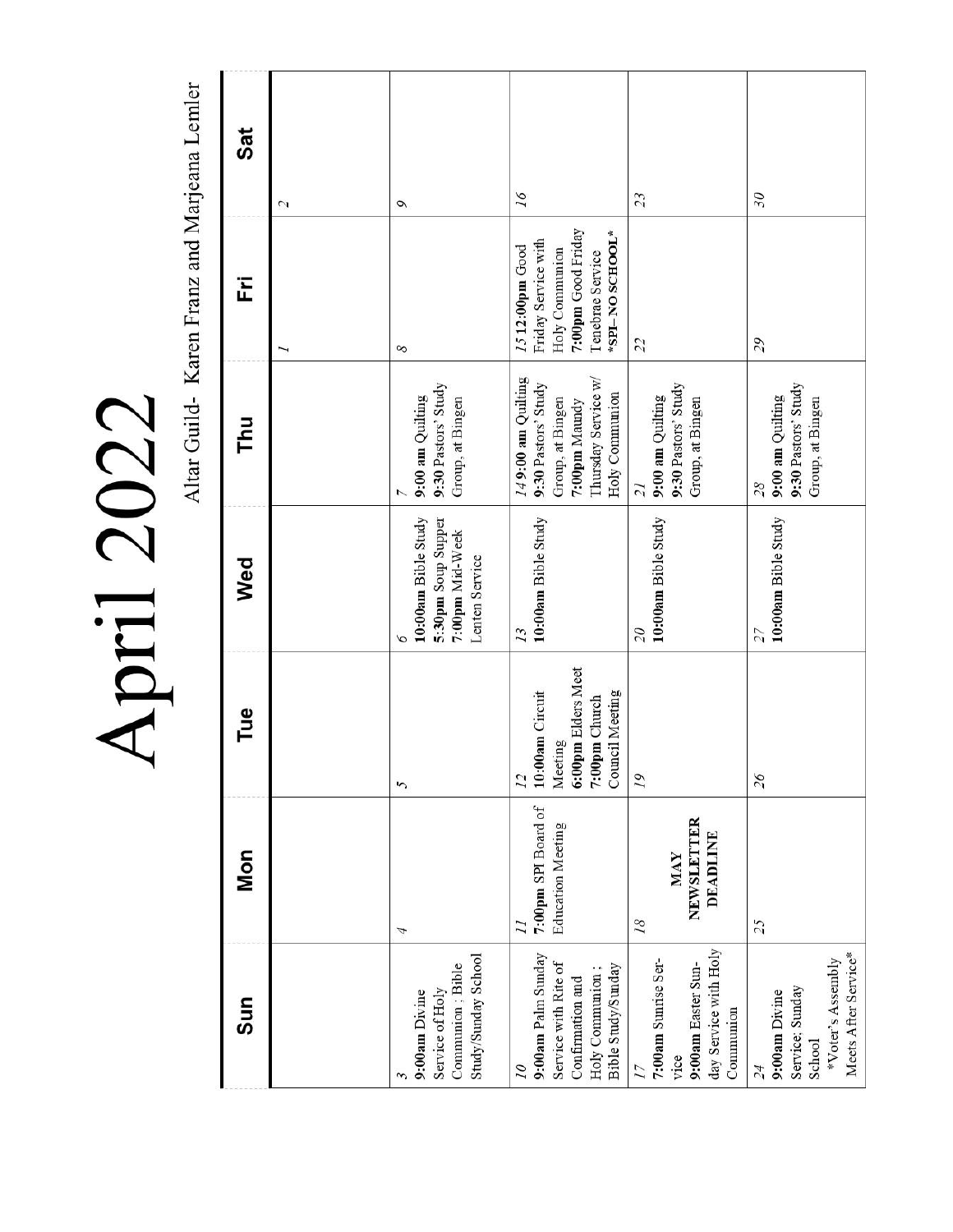#### **The Grainery Greenhouse Phone 260-724-3709**

221 North First St. Decatur, IN 46733

2022 Easter Flower List

Easter Lilies 6" 1 stem (5+ blooms)\_\_\_\_\_\_\_\_ \$15.00 Easter Lilies 8" 2 stem (9+ blooms) \_\_\_\_\_\_\_\_\$25.00 Easter Lilies  $10$ " 3 stem  $(14 + \text{blooms})$  \$35.00

Hydrangea 6"- 3 bloom \$30.00 Colors: Pink & Blue

Daffodils 6"<br>
\$12.00 Colors: Yellow only

Tulips 6" \_\_\_\_\_\_\_\_\_\_\_\_\_\$12.00 Colors: Red, Yellow, Pink, Purple, Orange

Hyacinths 6"\_\_\_\_\_\_\_\_\_\_\_\$12.00 Colors: Pink, Blue, Purple

Azaleas 6" \_\_\_\_\_\_\_\_\_\_\_\_\_\_ \$30.00 Colors: Pink shades Mums 6"\_\_\_\_\_\_\_\_\_\_\_\_\_\_\$15.00 Colors: Spring Colors

Foil Pot Covers Included Orders must be placed by April 3rd.

## **Additional Lenten Worship Opportunities, 2022**

### **Wednesday, March 30, 2022**

Soup Supper beginning at 5:30pm Mid-Week Lenten Service at 7:00pm

## **Wednesday, April 6, 2022**

Soup Supper beginning at 5:30pm Mid-Week Lenten Service at 7:00pm

**Sunday, April 10, 2022** Palm Sunday Divine Service of Holy Communion with the Rite of Confirmation at 9:00am

#### **Thursday, April 14, 2022**

Soup Supper beginning at 5:30pm Maundy Thursday Service with Holy Communion at 7:00pm

**Friday, April 15, 2022** Good Friday Service with Holy Communion at 12:00pm

**Friday, April 15, 2022** Good Friday Tenebrae Vespers Service at 7:00pm

#### **Sunday, April 17- Easter Sunday**

Sunrise Matins Service at 7:00am Festival Divine Service of Holy Communion at 9:00am